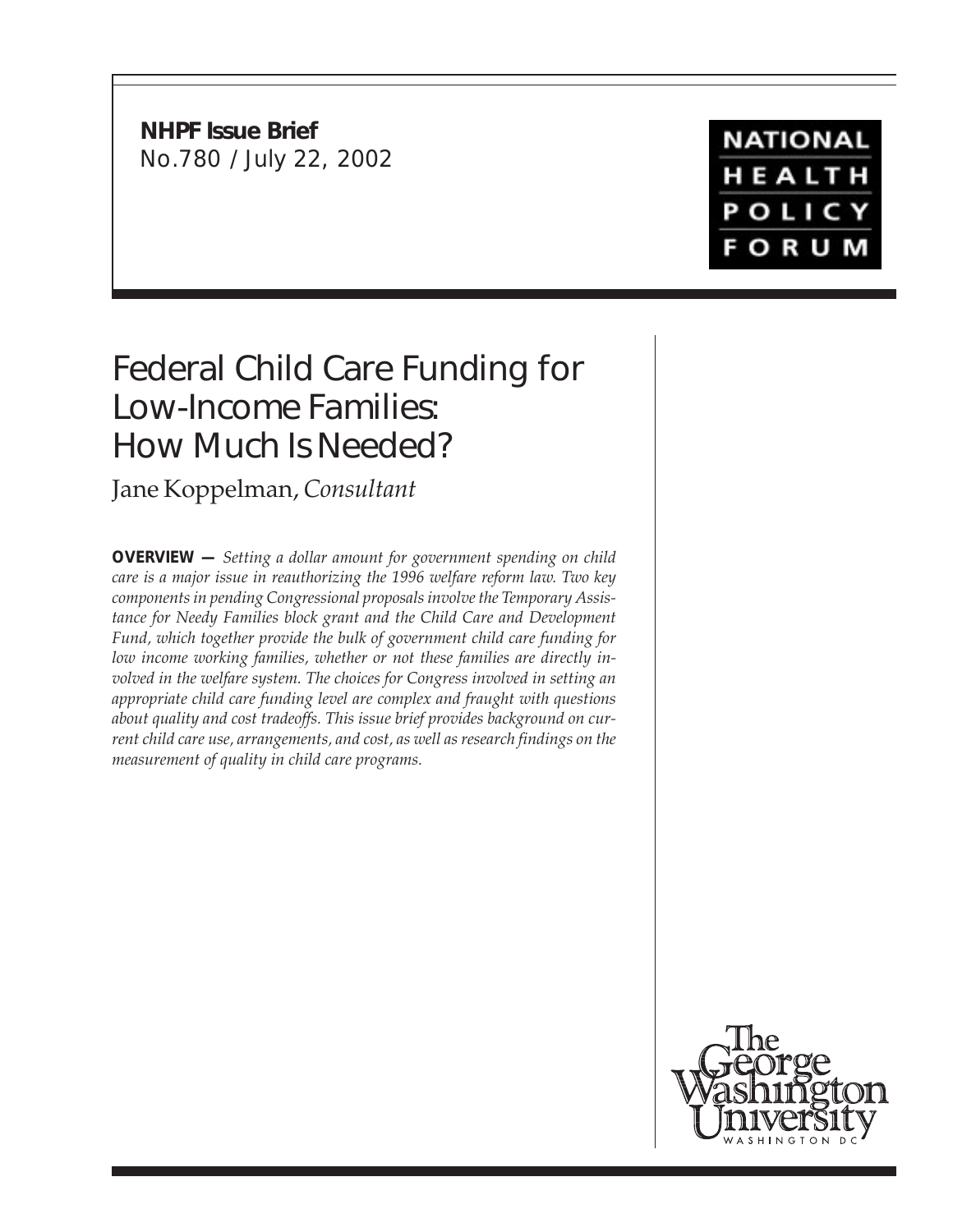# Federal Child Care Funding for Low-Income Families: How Much Is Needed?

How much should the federal government spend on child care for lowincome working families? As the House and Senate hammer out the details of reauthorizing the 1996 welfare reform law, due to expire on October 1, setting a dollar amount for this crucial support for working parents will be a major issue. Contained in the law are the Temporary Assistance for Needy Families (TANF) block grant and the Child Care and Development Fund (CCDF), which provide the bulk of government child care funding for low-income working families, whether or not the families are involved in the welfare system.

Getting parents to work is the premier goal of the 1996 law, which reoriented the nation's welfare system. Most agree that the law is well on its way to meeting this goal; since 1996, another one million single mothers have gone to work.<sup>1</sup>

Sustaining and increasing these work rates depends heavily on the ability of families to find affordable and reliable child care. More than one quarter of families with young children have incomes under \$25,000 per year.2 If left unsubsidized, child care costs (which can easily run \$5,000 or more annually for full-day care) become a heavy financial burden for lowearning families.

Despite a doubling of federal child care spending on low-income families since 1997 (in fiscal year (FY) 2000, combined funding for child care under TANF and the CCDF stood at \$9 billion),<sup>3</sup> researchers estimate that only about one in seven eligible children, and only one-third of workers leaving welfare, receive any federal child care support.<sup>4</sup> Higher work requirements for welfare recipients, as recommended by both House and Senate bills, would presumably create an even greater demand for child care.

As is true in many other policy arenas, the choices involved in setting an appropriate child care funding level for low-income working families are complex. They involve questions about how many families Congress is willing to help, which opens the door to discussions about whether the federal income-eligibility ceiling should be raised or lowered.

Those choices also raise questions about whether families leaving welfare should have priority over nonwelfare families for CCDF (as many states have decided), even if their incomes are identical.

**National Health Policy Forum** 2131 K Street NW, Suite 500 Washington DC 20037

202/872-1390 202/862-9837 [fax] nhpf@gwu.edu [e-mail] www.nhpf.org [web]

**Judith Miller Jones** *Director*

**Judith D. Moore** *Co-Director*

**Michele Black** *Publications Director*

**NHPF** is a nonpartisan education and information exchange for federal health policymakers.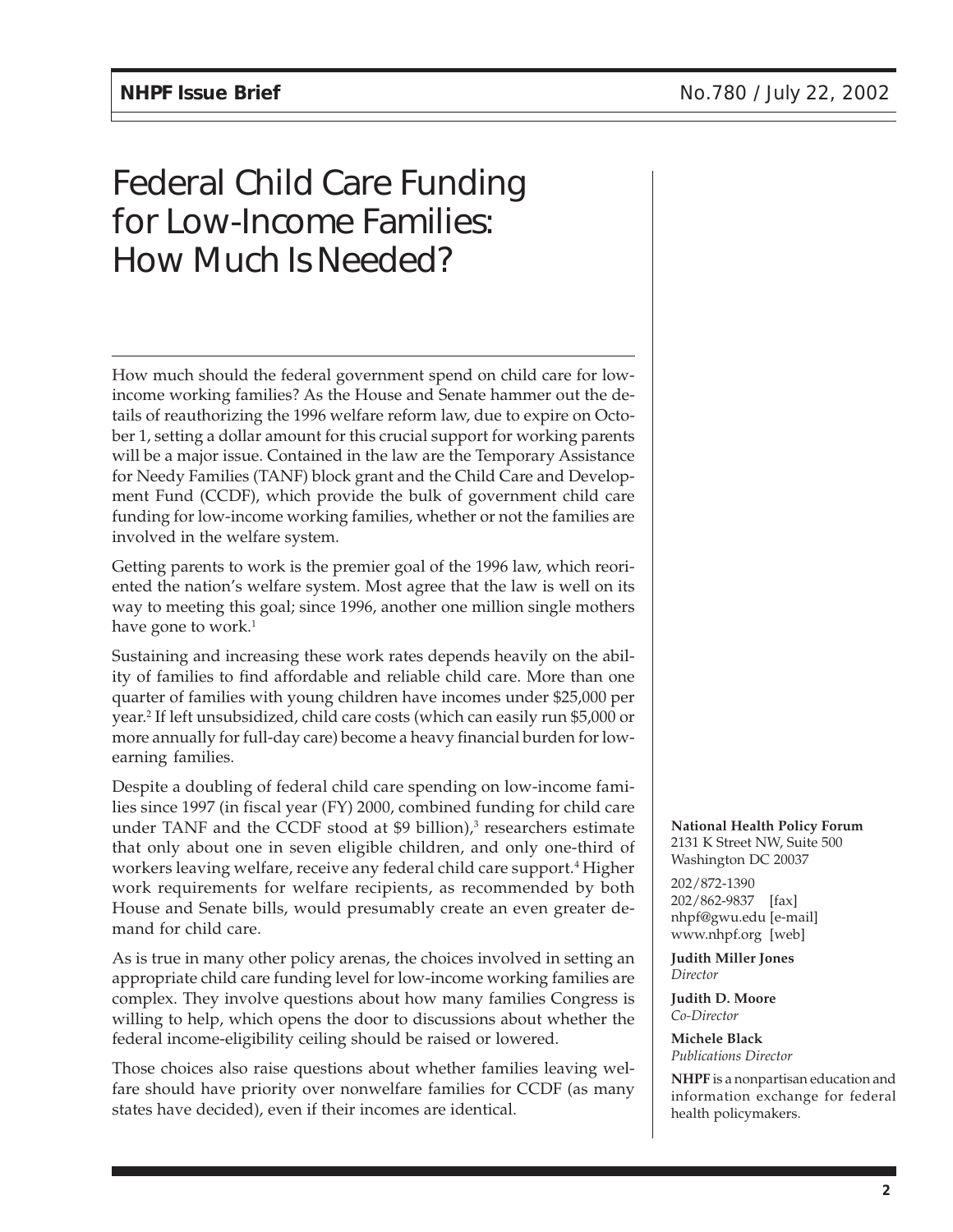Program quality also influences cost, and it is unclear how much the public is willing to pay. Child development researchers have described the current supply of child care for families of all incomes as mediocre.<sup>5</sup> Staff salaries are low, training is inadequate, and, in many cases, group size and child-to-staff ratios fall far short of professional standards.

Researchers cannot pinpoint the level at which programs are good enough to do no harm to children's development. They can measure the benefits of high-quality programs, but whether these benefits are worth the money is another values-laden question.

Some conservatives believe that when it comes to child well-being, child care is a minor influence compared with other factors, such as family environment. As long as child care is physically safe, they believe that money spent to improve child care quality would be better spent elsewhere. Others believe that child care should be of high quality, even if the benefits to children are modest, and that American policymakers should not choose between cost and quality.

The congressional reauthorization debate over the Personal Responsibility and Work Opportunities Reconciliation Act raises a number of practical and philosophical questions about the nature of the federal role in making reasonably good child care programs available and affordable to low-income families. Among the issues are:

■ Should the goal of federal child care policy be to help low-income parents stay employed, or to stimulate children developmentally, or some combination of the two?

■ Should states sever eligibility for child care subsidies for low-income children from welfare eligibility, as the federal government has done with the Medicaid program?

■ Up to what income level should families be eligible for support?

■ What percentage of eligible families should the federal government support, and what portion of their child care costs should be covered?

■ To what extent should TANF and CCDF be used to improve the quality of the nation's child care supply?

## **FEDERAL FOCUS: CUSTODIAL VERSUS EDUCATIONAL**

The debate over child care funding raises a larger, long-standing division within government over the goals of federal child care policy for lowincome children. Specifically, should the federal government do more to improve the quality of the child care it subsidizes, or should it just provide vouchers and let the market regulate quality? Federal policy appears to go in both directions.

For instance, nearly one million preschool children from families at or below the federal poverty level attend the federal Head Start program.

**Reauthorization raises questions about the federal role in child care programs for lowincome families.**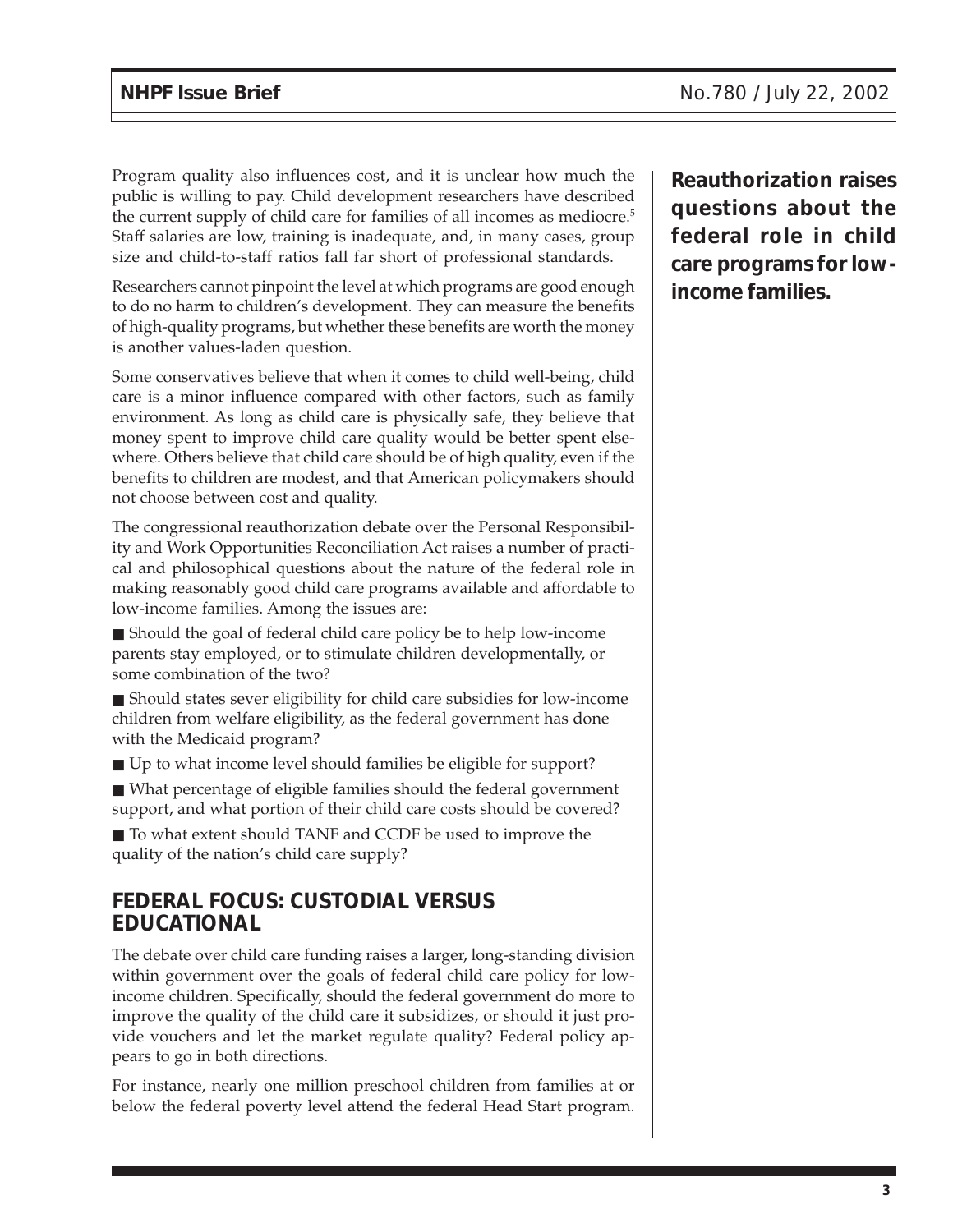Born out of the War on Poverty, Head Start was designed as a longrange investment in ending poverty through boosting the academic and social potential of disadvantaged children. The programs are run by credentialed staff, use enrichment curricula, and follow rules for small class size and low student-to-teacher ratios. Developed in the 1960s, when most American mothers did not work outside the home, most Head Start programs today are still half-day and do not accommodate the schedules of working parents. Federal spending on Head Start in FY 2001 was almost \$6.2 billion; the program served over 905,000 children at an average cost of \$6,633 per child.<sup>6</sup>

In contrast, the federal government spends about \$6.5 billion on CCDF and TANF, serving more than twice as many children (2.5 million) as Head Start, at considerably lower cost per child. CCDF and TANF programs approach child care as a vehicle to help low-income parents get off and stay off welfare. The programs allow parents to purchase care provided by relatives in their homes, by licensed or unlicensed family day care providers, or by child care centers. Federal guidelines encourage states to pay providers at a rate that would meet the fees of 75 percent of all local providers, and ask that states charge parents no more than 10 percent of their income in copayments.

The dual goals of enriching children's development and helping poor mothers go to work collided in 1988, when Congress passed the first law that required welfare recipients to work and that guaranteed child care so they could do so. Discussions over the quality of child care that would be offered emerged, and the desire to keep costs low prevailed. According to Ron Haskins, a former House Republican staff member who helped create the 1996 welfare reform law, the 1988 legislation established the child care compromise between liberals and conservatives that today remains intact: "With respect to child care quality, there has been bipartisan support for Head Start, a program perceived as providing quality child care. Head Start grows every year, and that is the political answer to the call for more quality child care. By contrast, policymakers have refrained from imposing burdensome federal regulations on regular, market-based child care, leaving room for the development of a less expensive informal child care market."7

Congress made a greater overture to promote child care quality in 1990, when it authorized the Child Care and Development Block Grant (CCDBG) (one of four child care funding streams that in 1996 were consolidated and became CCDF), but questions about the relationship between quality and quantity remained largely untouched. CCDBG required states to spend a very modest amount of their block grants to raise the quality of child care programs, but no federal standards for quality were imposed.

# **CHILD CARE USE, ARRANGEMENTS, COSTS**

Today most families with young children use child care. The care arrange-

**The federal government spends about \$6.5 billion on CCDF and TANF, serving more than twice as many children as Head Start.**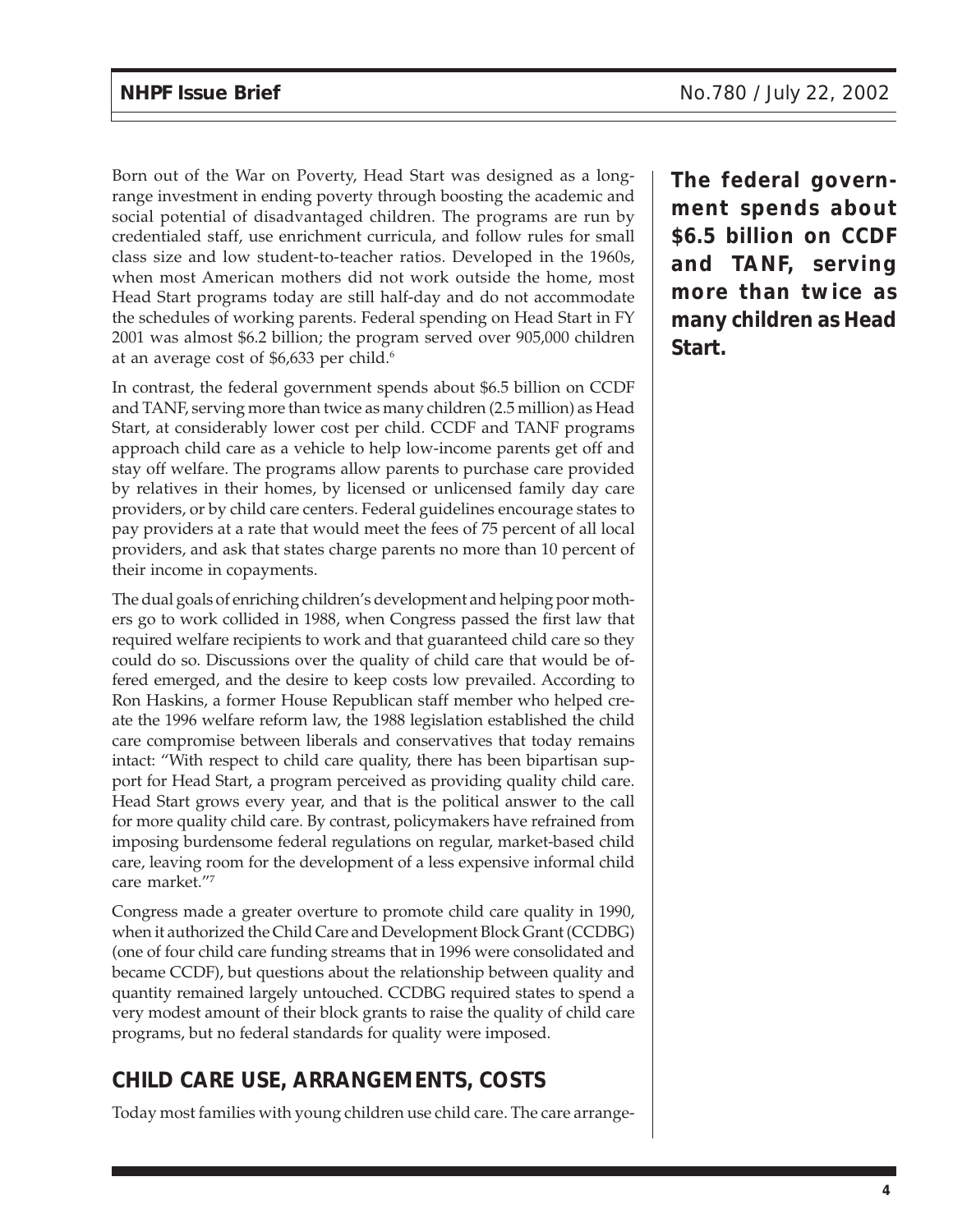ments that they select, and the portion of income they spend on child care, often differ by family income. The following offers a more detailed picture of how American families approach child care.

## **Child Care Use**

Nearly 80 percent of mothers with children between ages 6 and 13 are working. A majority of mothers (65 percent) with children under age six and of mothers with infants (almost 60 percent) are in the labor force.<sup>8</sup> More than 40 percent of mothers with children under age six are working full time.9 Nearly half of all families with parents working and with children under age 13 pay for child care. The other 52 percent arrange their schedules so a parent is home with the children; get free care from a friend or relative; or, if their children are school-aged, allow them to be alone after school until a parent arrives from work.

Preschool-aged children need supervision whenever a parent is at work, and most children under age five use child care. In 1995, 75 percent of the nation's 19 million preschool-aged children were in some type of child care for at least 28 hours a week.<sup>10</sup>

#### **Child Care Arrangements**

In 1995 half of the preschool-aged children receiving child care were watched by a relative; 30 percent were in centers (either child care centers, or Head Start or other preschool programs) and 20 percent were cared for by non–family members, either in their own home or in family day care.11 (See Table 1 for Census Bureau data on child care arrangements for preschool children in 1995, the most recent year for which data are available.)

Low- and middle-income families differ in the types of child care that they use, and in whether they pay for it. In 1997 about 40 percent of lowincome working families paid for care, compared with 53 percent of higherincome families.12 This is not surprising, since the high cost of child care especially center-based care—would encourage low-income families to find free care. Families below the poverty level are also less likely than those above the poverty level (23 percent, compared with 32 percent) to use center-based care.<sup>13</sup>

## **Child Care Costs**

On average, working families pay about \$286 per month for child care  $($3,432$$  annually), or about 9 percent of their annual income.<sup>14</sup> Families with incomes over 200 percent of the federal poverty level (about \$25,600 the federal poverty level for a three-person family in 1997 was \$12,80215) pay more, \$317 per month, which represents 6 percent of their annual income. Meanwhile, families with incomes at or below 200 percent of the

**Nearly 80 percent of mothers with children between ages 6 and 13 are working.**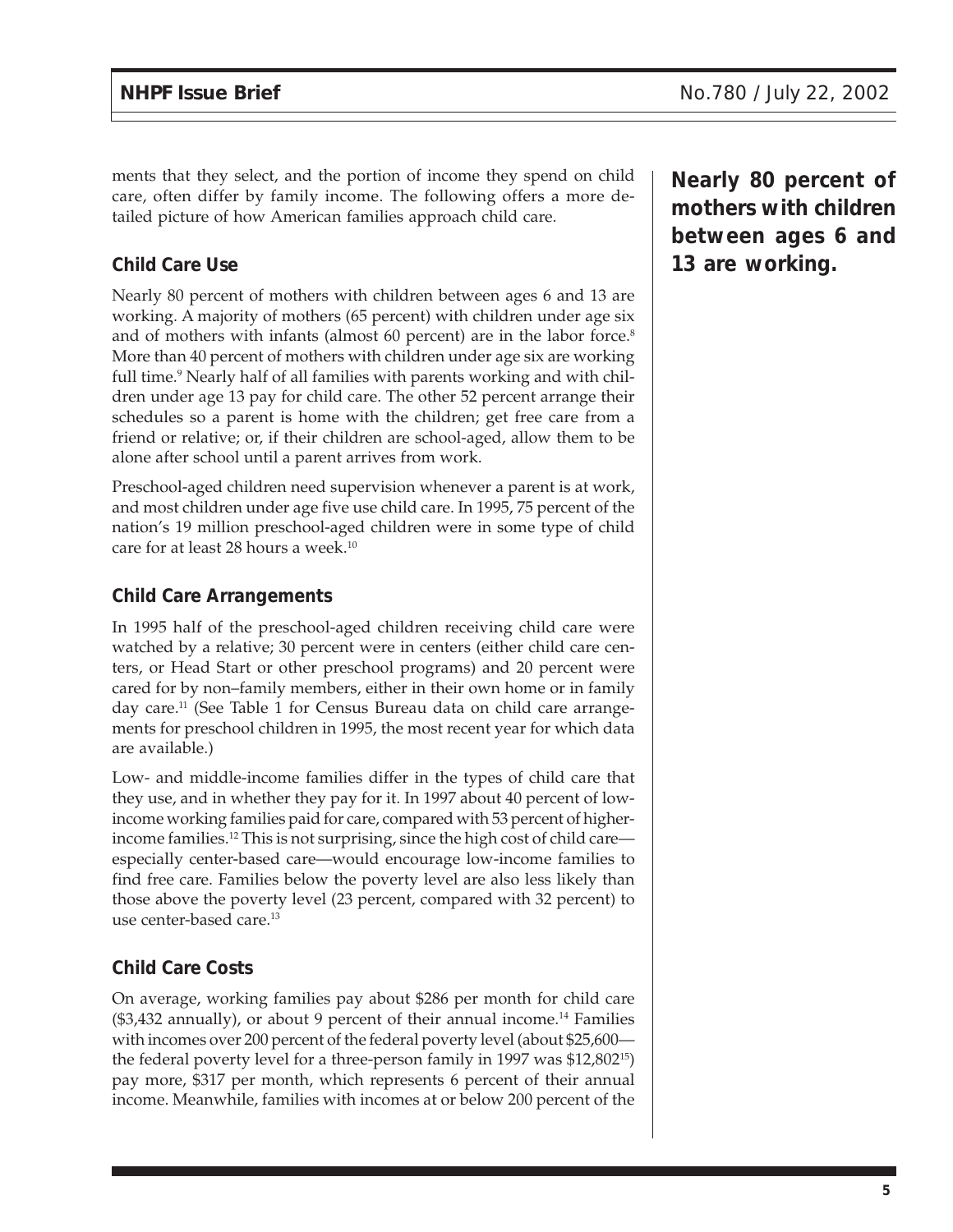#### **TABLE 1**

#### **Employed Mothers' Primary Child Care Arrangements for Children under 5, by Mother's Poverty Status, Fall 1995 (in percent)**

| <b>CHILDREN OF EMPLOYED MOTHERS</b>      | <b>Total</b> <sup>a</sup> | Poor <sup>b</sup> | Not Poor        |
|------------------------------------------|---------------------------|-------------------|-----------------|
| Number under 5 years of age              | 10,022,000                | 988,000           | 9,034,000       |
|                                          | <b>Total</b> <sup>a</sup> | Poor <sup>b</sup> | <b>Not Poor</b> |
| <b>CARE IN CHILD'S HOME</b>              | 13.5                      | 19.2              | 14.0            |
| By grandparent                           | 5.9                       | 4.7               | 6.1             |
| By sibling age 15 or older               | 0.7                       | 2.4               | 0.5             |
| By sibling under age 15                  | 0.3                       | 0.0               | 0.4             |
| By other relative                        | 1.5                       | 0.8               | 1.6             |
| By nonrelative                           | 5.0                       | 1.3               | 5.4             |
| <b>CARE IN ANOTHER HOME</b>              | 36.5                      | 29.4              | 37.2            |
| By grandparent                           | 10.0                      | 11.5              | 9.7             |
| By other relative                        | 2.9                       | 2.6               | 2.9             |
| By family day care provider <sup>c</sup> | 15.7                      | 10.0              | 16.3            |
| By nonrelative                           | 7.9                       | 5.3               | 8.2             |
| ORGANIZED CHILD CARE FACILITY            | 25.8                      | 28.2              | 25.6            |
| Day/group care center                    | 17.8                      | 16.5              | 18.0            |
| Nursery school/preschool                 | 5.9                       | 6.8               | 5.8             |
| Kindergarten/grade school                | 0.7                       | 2.1               | 0.5             |
| Head Start Program                       | 1.5                       | 2.8               | 1.3             |
| <b>PARENTAL CARE</b>                     | 22.1                      | 22.9              | 22.0            |
| By father                                | 16.6                      | 17.9              | 16.5            |
| By mother at work <sup>d</sup>           | 5.4                       | 5.0               | 5.4             |
| Child cares for self                     | 0.1                       | 0.0               | 0.1             |
| NO REGULAR ARRANGEMENT MENTIONED         | 2.2                       | 10.3              | 1.2             |

*<sup>a</sup> Includes children for which no poverty estimates were available.*

*<sup>b</sup> Below the poverty threshold, which was \$15,569 annually, or \$1,297 monthly, in 1995 for a family of four.*

*<sup>c</sup> Family day care providers provide care outside the child's home for more than one child.*

*<sup>d</sup> Includes women working at home or away from home.*

*Note: Because some rounding occurs, the columns do not add up to 100.*

*Source: Based on data from the Survey of Income and Program Participation, U.S. Census Bureau, U.S. Department of Commerce, Washington, D.C.*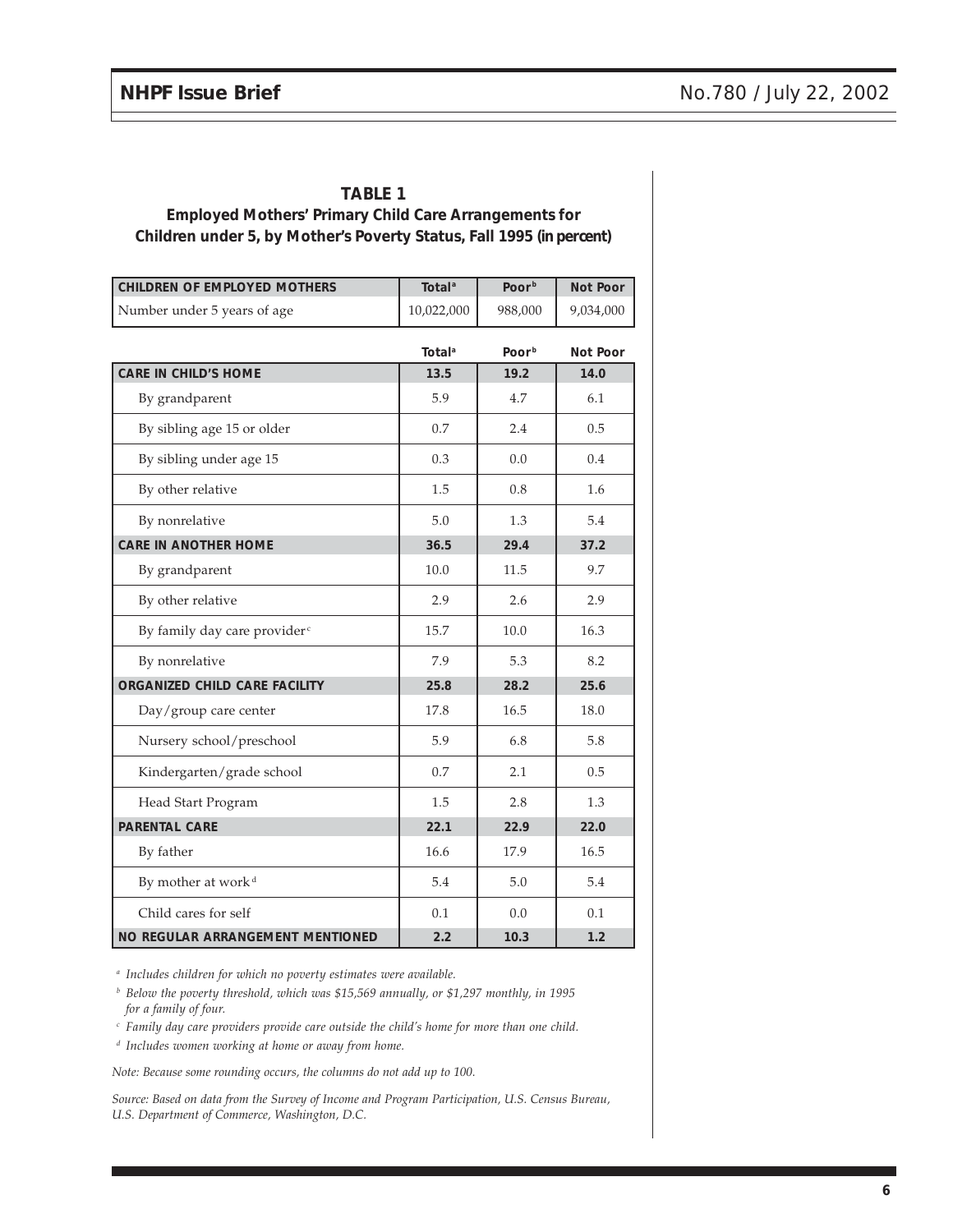poverty level—40 percent of all working families—pay \$217 per month. While low-income families' costs were lower, they accounted for a much larger share of family income—about 16 percent. Twenty-seven percent of low-income families were spending over 20 percent of their income on child care.16 (See Table 2 for data on child care expenses for low-earning families with children under age thirteen.)

These cost averages mask the substantial problems low-income families face in finding affordable child care. In actuality, child care costs can vary widely and are higher for infants and toddlers, as well as for children who spend long hours in care. For instance, full-day child care for preschool-aged children typically ranges between \$4,000 and \$10,000 annually.17 About half of families with young children earn less than \$35,000 a year; a family with both parents working full-time at minimum wage earns only \$21,400.

#### **TABLE 2 Child Care Expenses of Low-Earninga Working Families with Children under Age 13**

|                                 | Percentage of<br><b>Families Paying</b><br>for Child Care | Average<br>Monthly<br>Expenses (\$) | Average<br>Percentage<br>of Earnings |
|---------------------------------|-----------------------------------------------------------|-------------------------------------|--------------------------------------|
| <b>All Low-Earning Families</b> | 40                                                        | 217                                 | 16                                   |
| By Age of Youngest Child        |                                                           |                                     |                                      |
| Under 5                         | 51 <sup>b</sup>                                           | 237 <sup>b</sup>                    | 17                                   |
| $5 - 12$                        | 28 <sup>b</sup>                                           | 178 <sup>b</sup>                    | 14                                   |
| By Family Type                  |                                                           |                                     |                                      |
| Single-Parent Families          | 50 <sup>b</sup>                                           | 230 <sup>b</sup>                    | 19 <sup>b</sup>                      |
| <b>Two-Parent Families</b>      | 29 <sup>b</sup>                                           | 194 <sup>b</sup>                    | 11 <sup>b</sup>                      |
| <b>By Welfare History</b>       |                                                           |                                     |                                      |
| Ever on AFDC/TANF               | 45 <sup>b</sup>                                           | 211                                 | 18 <sup>b</sup>                      |
| Never on AFDC/TANF              | 38 <sup>b</sup>                                           | 221                                 | 15 <sup>b</sup>                      |
| <b>By Poverty Status</b>        |                                                           |                                     |                                      |
| Earnings<100% Poverty           | 34                                                        | 190                                 | 23                                   |

**Child care costs can vary widely and are higher for infants, toddlers, and children who spend long hours in care.**

*a Low earnings are defined as current earnings at or below 200 percent of the federal poverty level. b Estimate is significantly different from paired subgroup.*

*AFDC = Aid to Families with Dependent Children*

*TANF = Temporary Assistance to Needy Families*

*Source: Urban Institute calculations from the 1997 National Survey of America's Families.*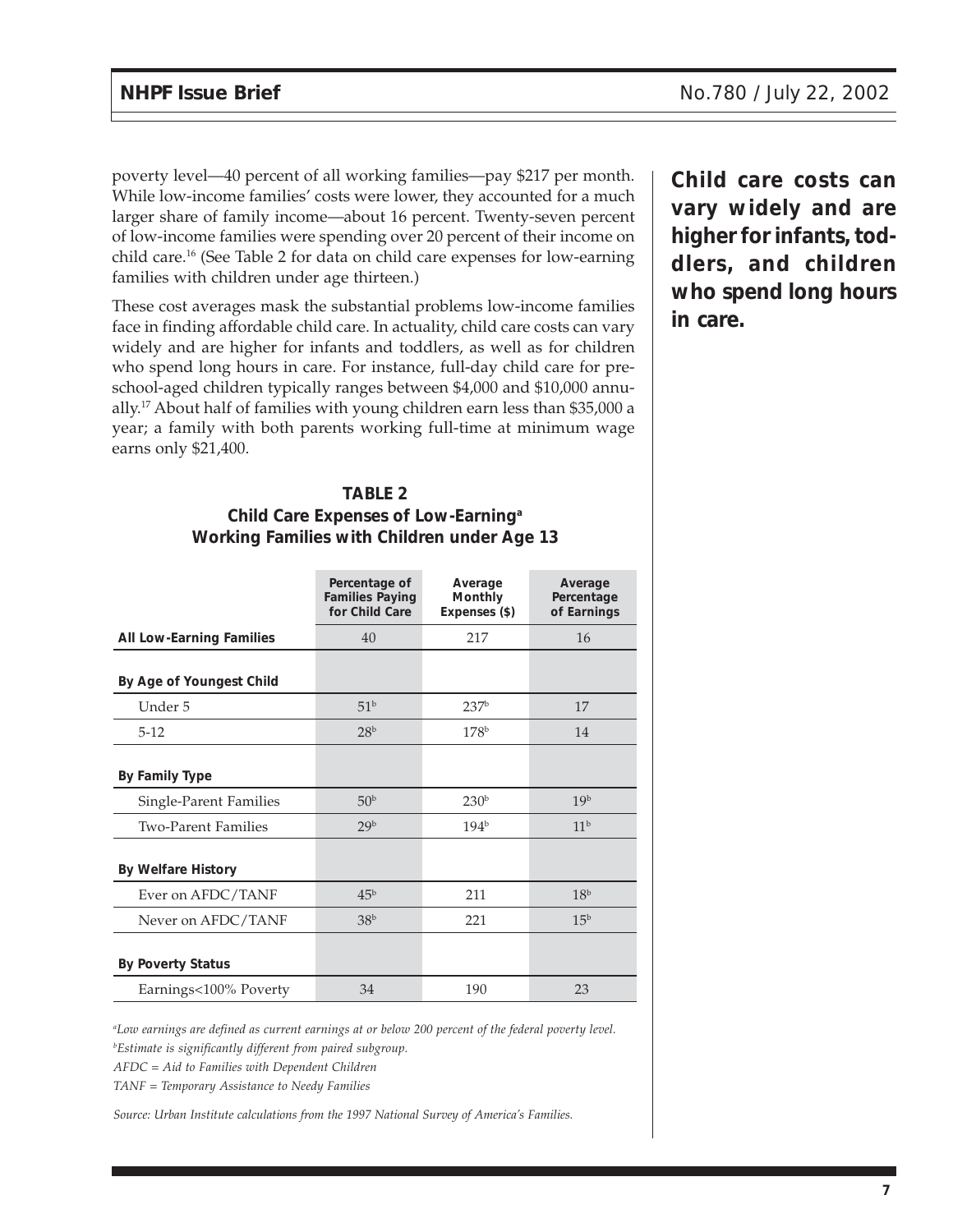# **ISSUES OF QUALITY**

The debate over child care quality involves numerous questions. For starters: What is quality? Do quality programs make a difference in a child's life? How much do they cost? Is the cost worth the benefit?

Child development specialists generally agree on what makes a quality child care experience. Caregivers are the most important element whether in centers, preschool classrooms, family day care homes, or in the child's home. A quality caregiver is one who encourages children to engage in a variety of activities; frequently smiles, touches, and holds children; promptly responds to questions or requests; and moves children to talk about their feelings, experiences, and ideas. Despite these standards, the average annual income of a child care worker is \$15,400. There are other measures as well: small group size and low child-to-staff ratios (both of which affect a caretaker's ability to give children attention), proper staff credentials, sufficient toys and other learning materials, and a setting that is clean and pleasant.

Over the past 30 years, child development specialists have learned that quality child care programs are strongly associated with good outcomes in children (whether they cause the outcomes is still unknown). Numerous large-scale studies have found that children who attend high-quality child care programs score higher on tests of language, logic, behavior, and social competencies.18 Some long-term preschool studies that have followed children into early adulthood, such as the Perry Preschool Project and the Abecedarian project, have found more program children attend college and stay out of jail than nonprogram children.<sup>19</sup>

In general, studies have found these positive effects to be small but meaningful. Quality programs appear to help disadvantaged children more than middle-income children. The converse is also true: disadvantaged children do not thrive as well in poor-quality child care, presumably because their home environments do not compensate for unstimulating or upsetting experiences in child care.

So, researchers have determined what a quality program is, and that it can have positive impacts on children. To what extent is quality care available in the United States? Studies suggest that quality in both child care centers and family child care homes around the country is generally mediocre, and especially so in settings used by low-income families.

For instance, early-childhood researchers conducted the 1995 Cost, Quality, and Child Outcomes Study of more than 400 centers in four states. They assessed only 8 percent of infant classrooms and 24 percent of preschool classrooms as being of good or excellent quality. Quality was rated as poor in 10 percent of preschool programs and 40 percent of infant programs.<sup>20</sup>

The Study of Children in Family Child Care and Relative Care, conducted in 1994 by early-childhood researcher Ellen Galinsky and colleagues, offers a picture of the quality of care in family day care and relative care **Caregivers are the most important element in making a quality child care experience.**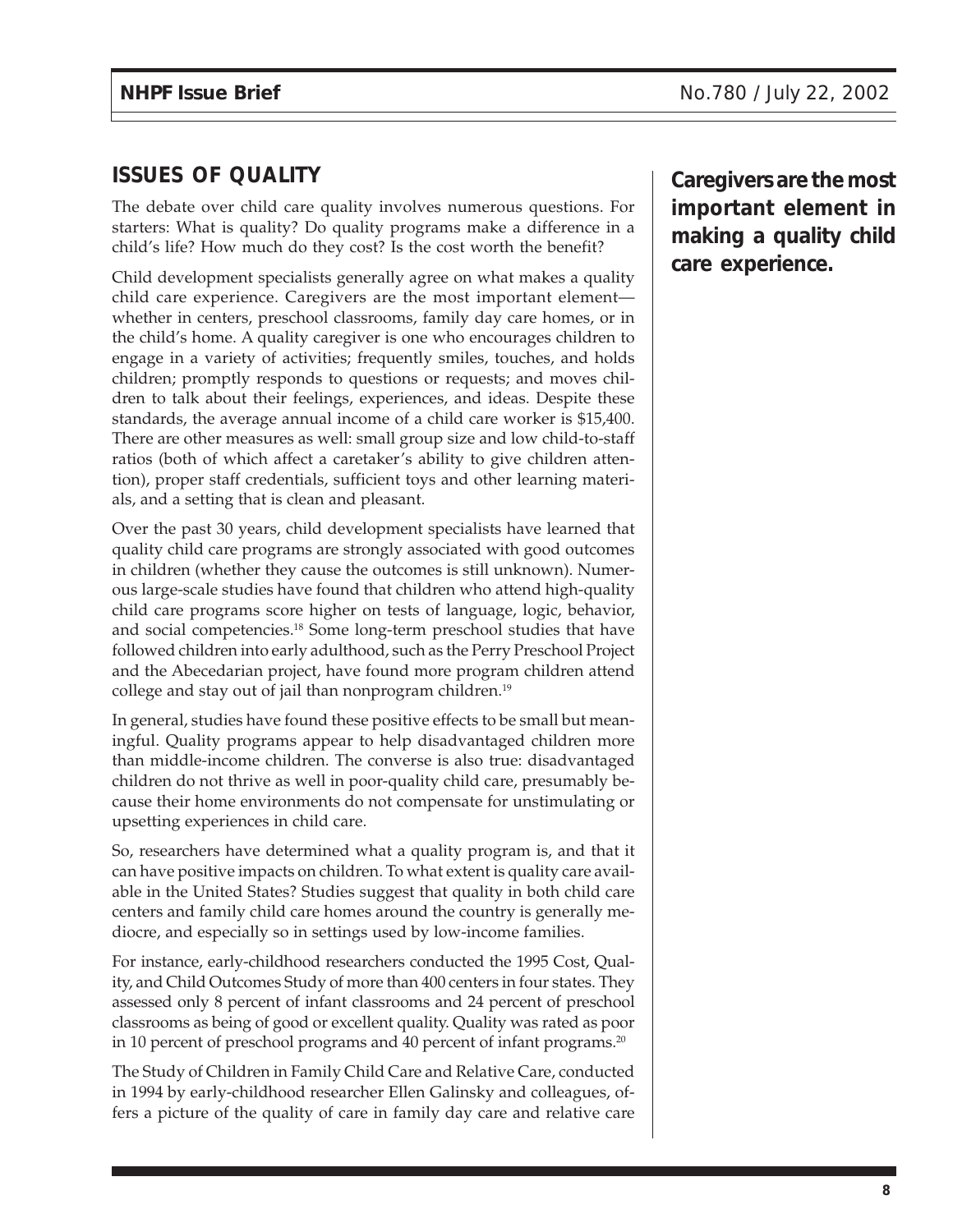settings. Of 226 homes across three communities, 34 percent of the homes were described as "inadequate," 58 percent were "adequate," and 8 percent were considered "good."21

More recently, the 1999 Study of Early Child Care sponsored by the National Institute of Child Health and Human Development found that most children studied across a variety of child care settings (including centers, family day care homes, and in-home care) were receiving only fair-quality care. The study tracked 1,364 children from birth to age three in nine states. Relatively little care was rated at the extremes, with 6 percent of the settings offering poor-quality care and 11 percent offering excellent care. $22$ 

In these and other studies, the availability of quality child care in lowincome neighborhoods was uneven. For instance, some studies have found that the quality of center-based care in low-income neighborhoods is higher than that found in middle-income neighborhoods, presumably because government subsidizes them more heavily and they can offer higher wages and lower child-to-staff ratios.<sup>23</sup> At the same time, research suggests that the quality of home-based care in low-income neighborhoods is inferior to that found in higher-income neighborhoods—and more low-income children are in family day care and other in-home care than in centers.

The costs of high-quality child care programs have led many policymakers to ask, at the very least, whether there is some threshold of quality below which programs are simply considered harmful to children's development. Child care advocates oppose the framing of this question, arguing that child care is the de facto early education program for many children, whether or not that is its explicit goal. In education policy, determining the lowest level of quality at which a program can operate without hurting students is not typically used as a guiding standard, they note. $24$ 

Researchers cannot answer the question, whether or not it is an appropriate one. They are unable to pinpoint the level of quality below which children's development would be impaired, or above which children's development would be enhanced.<sup>25</sup> And whether the investment is worth the money is highly subjective. The public would need to set its own threshold for what is an acceptable level of quality—whether the program operates at a level that stimulates children's cognitive abilities, or makes them more sociable, or provides a happy environment, or just protects them from physical harm.

The costs of quality care, and the relatively modest impact of quality care on children's long-term well-being, have also led some to suggest that public investments in low-income families would be better spent in other areas, such as job training, maternal education, or other efforts to improve the home environment.<sup>26</sup>

**Whether the investment in quality is worth the money is highly subjective.**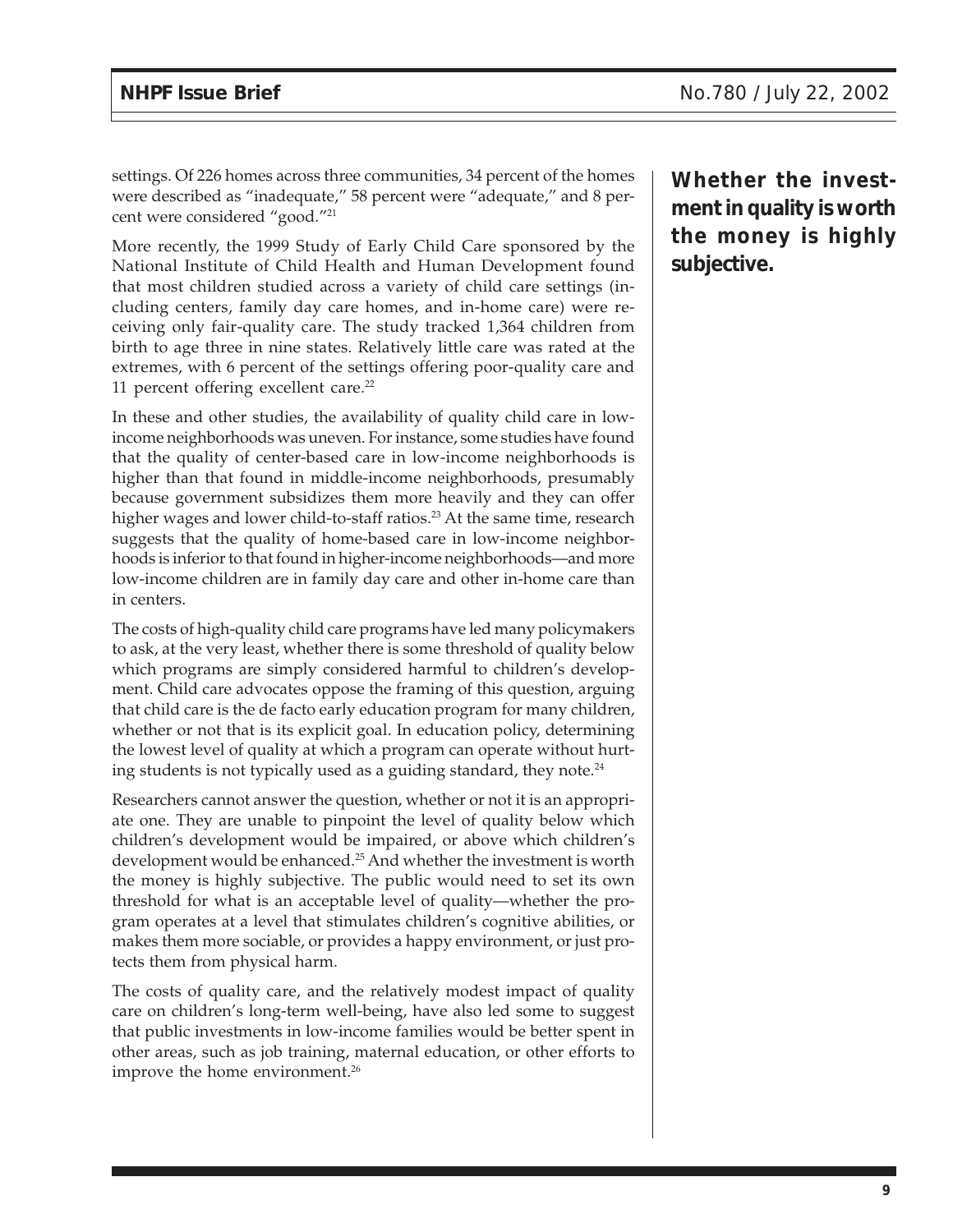## **THE CHILD CARE AND DEVELOPMENT FUND (CCDF)**

The CCDF gives states block grants to offer care to children under age thirteen whose parents are working or in school. In FY 2000, federal CCDF funding was just over \$5 billion, \$2.4 billion of which came from money transferred from TANF into CCDF.

Under the welfare reform law, states can offer CCDF to low-income families, regardless of their welfare status. However, states must reserve a portion of their funds for families on welfare, trying to leave welfare, or at risk of entering welfare. To be eligible, a family cannot have income exceeding 85 percent of the state's median income. This figure varies by state but averages about \$38,000 for a family of four. Forty-seven states, however, set lower eligibility ceilings.<sup>27</sup> Missouri, for example, sets eligibility at 41 percent of state median income for a family of four, or \$21,168 annually.

As noted above, CCDF leaves regulation to the states. If states require child care providers (other than relatives) to meet certain regulations, CCDF providers must comply. State child care licensing standards vary widely. Eighteen states do not regulate group size for caretakers serving children ages 4 and under.<sup>28</sup> In 1998 most children served by CCDF (72 percent) were in licensed or regulated facilities; about 55 percent were in child care centers.29

# **TANF CHILD CARE**

Under TANF, states can spend money on child care in two ways. They are allowed to transfer up to 30 percent of TANF block grants to the CCDF, at which point the money is subject to all CCDF rules. This is the most popular way to spend TANF money on child care; in FY 2000, 44 states transferred an average of 20 percent of their TANF funds to CCDF—a total of \$2.4 billion. Interestingly, many state CCDF programs have come to rely heavily on TANF transfers to run their programs. In 2000, CCDF budgets in 15 states contained as many as or more federal TANF dollars as federal CCDF dollars.30

In FY 2000, states directly spent an additional \$1.5 billion of TANF money on child care. According to the Center for Law and Social Policy, most of this money was spent for child care for working families.<sup>31</sup>

## **Links to Welfare**

In an effort to keep welfare enrollment low, states typically allow parents leaving welfare to be first in line for CCDF subsidies. CCDF is not an entitlement program; it stops serving eligible families when funds run out. As a result, when demand for the subsidy is high (15 states have waiting lists for CCDF), a family leaving welfare may get the subsidy while a family with identical income and child care needs but with no **States can offer CCDF to low-income families, regardless of their welfare status.**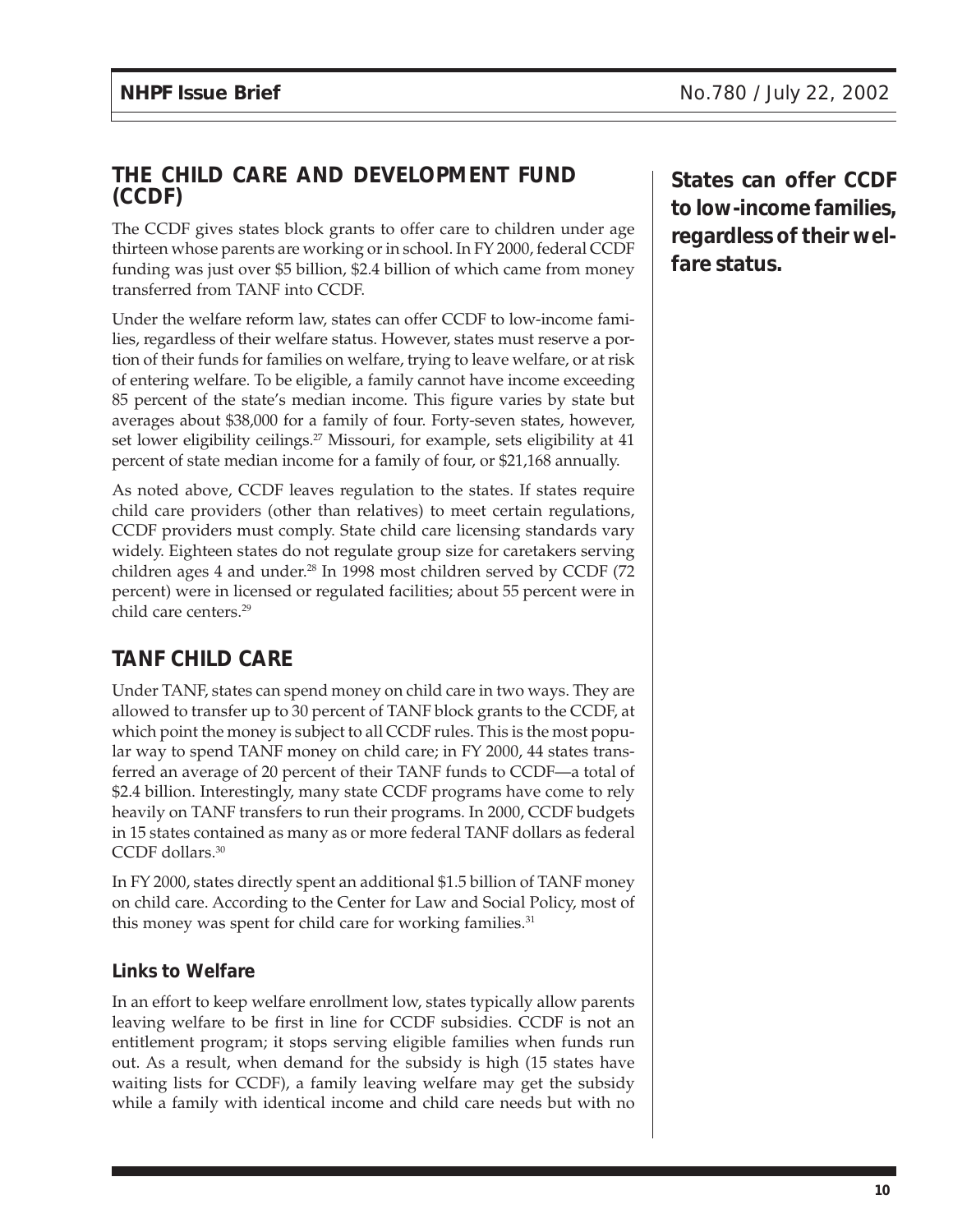ties to the welfare system may not. To remove this favoritism, some say eligibility for CCDF should be severed from welfare status and based solely on income.<sup>32</sup> Congress has gone in a similar direction with the Medicaid program, which used to serve families based on welfare status but now uses only income level to set eligibility.

# **HOW MUCH IS ENOUGH?**

Setting an appropriate funding level for child care for low-income families depends on how many children Congress is willing to serve, if it will change its child care payment rates or eligibility levels, and the level of quality it wishes to purchase.

According to government estimates, about 2.4 million of about 15.7 million children eligible for federal child care subsidies in FY 2000—or about 15 percent—received any support.33 Federal funding for CCDF and TANF was at \$6.5 billion, and state funding was at \$2.6 billion.<sup>34</sup> An additional \$165 million in federal funding was available for child care that year through the Social Services Block Grant.

Not all eligible families need support. Some families are participating in Head Start or state prekindergarten programs, some of which are fullday. Others parents are working split shifts, so one parent is available to watch the children at all times. Some families are using free child care, although it is not clear how many would pay for care if a subsidy were available. It may be safe to assume that 40 percent of eligible low-income families need child care subsidies, since Urban Institute studies reveal that about 40 percent of low-income families (families at or below 200 percent of the federal poverty level) are paying for child care.<sup>35</sup>

The CCDF law recommends rates high enough to pay for 75 percent of local child care slots, but about half of all states set their fees lower. If states maintained their current fee formulas and eligibility levels under CCDF remained the same, it would cost the federal government roughly \$17 billion a year to subsidize roughly 40 percent of all eligible families. Costs would rise substantially if program quality were enhanced. Care costs would also increase if welfare recipients had to work more hours per week to stay on the rolls, as the House and Senate Finance Committee bills propose.

# **HOUSE AND SENATE CHILD CARE PROPOSALS**

The House-enacted welfare reform bill, H.R. 4737, would provide a \$1 billion increase for CCDF over five years (a \$200 million increase for each of five years). States would have to provide matching funds, at the same rate they use to access federal Medicaid funds, in order to access the money. The bill would also give Congress the option of appropriating another \$2 billion (over five years) in discretionary funds, which are subject to the annual appropriations process.

**About 15% of children eligible for federal child care subsidies in FY 2000 received any support.**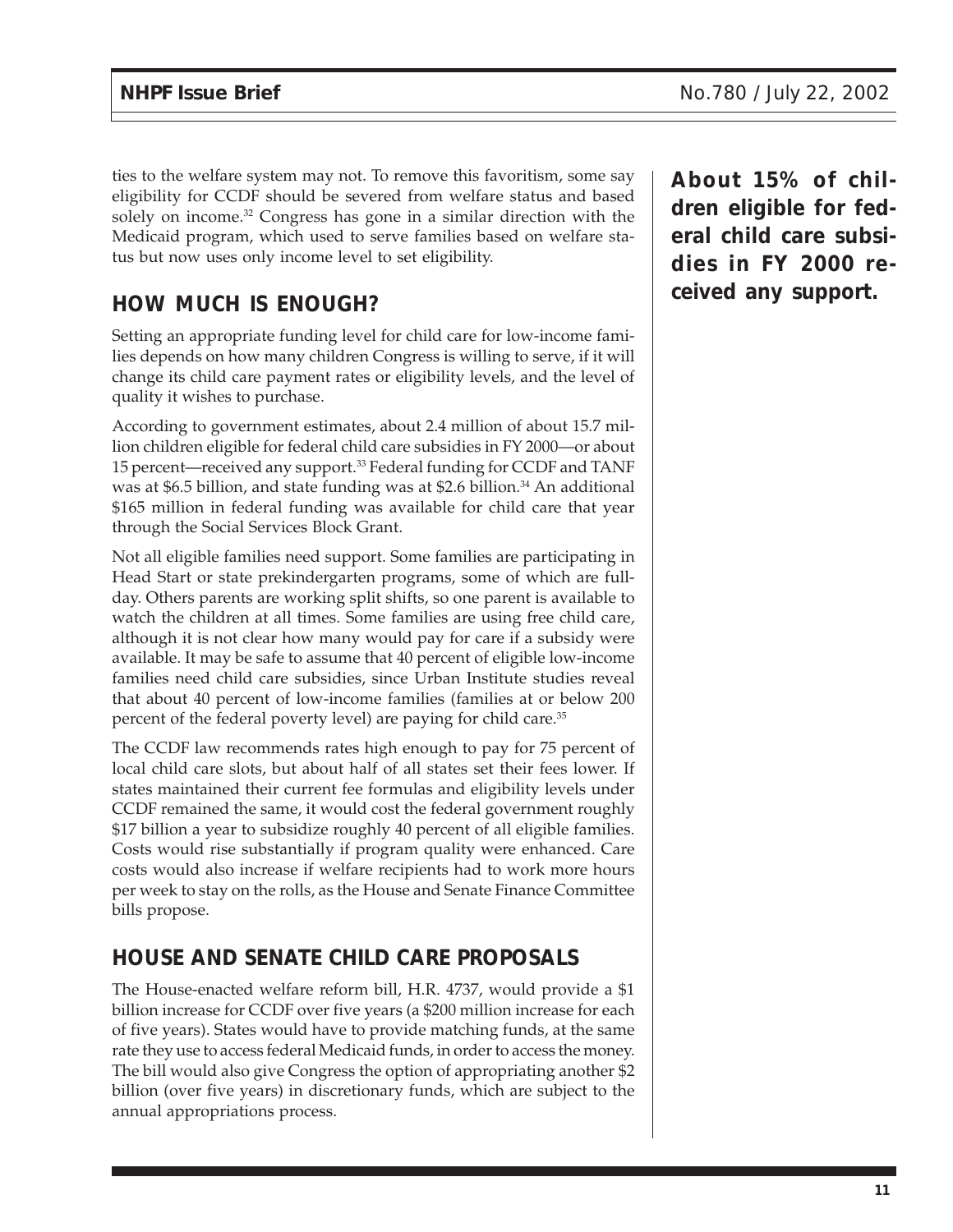According to Congressional Budget Office (CBO) estimates, this child care funding increase would not meet the anticipated increase in demand for child care subsidies that is the likely result of higher work demands required by the House bill. The House proposes that welfare recipients work 40 hours per week, compared with the current law's 30 hour work week (and a minimum 20-hour work week for single parents with children under age six). CBO estimates the House bill would need to offer an additional \$5 billion over 5 years to fund the extra child care services TANF recipients would need under the higher work requirement proposed by the House. (The estimate assumes that welfare caseloads will remain the same over five years.) $36$ 

Meanwhile, the TANF reauthorization bill approved by the Senate Finance Committee would provide a \$5.5 billion increase in CCDF mandatory funds over five years; most of this funding would not require a state match. According to the Center on Budget and Policy Priorities (CBPP), the Finance Committee bill uses an approach that does not require state matching because of concerns that states would have trouble raising matching funds. "In the long run, however, the fact that the new funds are primarily unmatched means that the overall level of state and federal resources devoted to child care is likely to be lower than if drawing down the new federal child care funds required a state match," according to a CBPP analysis.37

The bill would maintain the current law's overall hourly work week requirements, but would alter current law by raising from 20 hours to 24 hours the amount of time that TANF recipients would have to spend in "priority" work activities, such as paid or unpaid work, community service, or vocational training. Advocates believe the child care funding level in the Senate bill would pay for the bill's higher work requirements, as well as keep pace with inflation, but that, overall, it would do little to reach a higher percentage of families eligible for CCDF subsidies.<sup>38</sup>

H.R. 4737 would also raise the portion of block grant funding that states must spend on child care quality from 4 percent to 6 percent. Funding for quality includes state efforts such as raising wages and training staff. The Senate Finance Committee bill would not alter the current CCDF quality set-aside.

The House bill eliminates CCDF's family income cap of not more than 85 percent of a state's median income, and instead allows states to set their own maximum income levels, prioritizing by need. The Senate Finance Committee bill does not address this provision.

According to a House Education and the Workforce Committee staff member, the federal ceiling was eliminated because it set income eligibility too high in a number of states. Many child care advocates, however, believe that the House bill erases the income cap to make it impossible to calculate the percentage of eligible families being served by government subsidies. They argue that if the House wanted to target CCDF

**The ability of states to maximize TANF funding for child care rests on how much TANF funding is available and whether welfare roles will continue their significant decline.**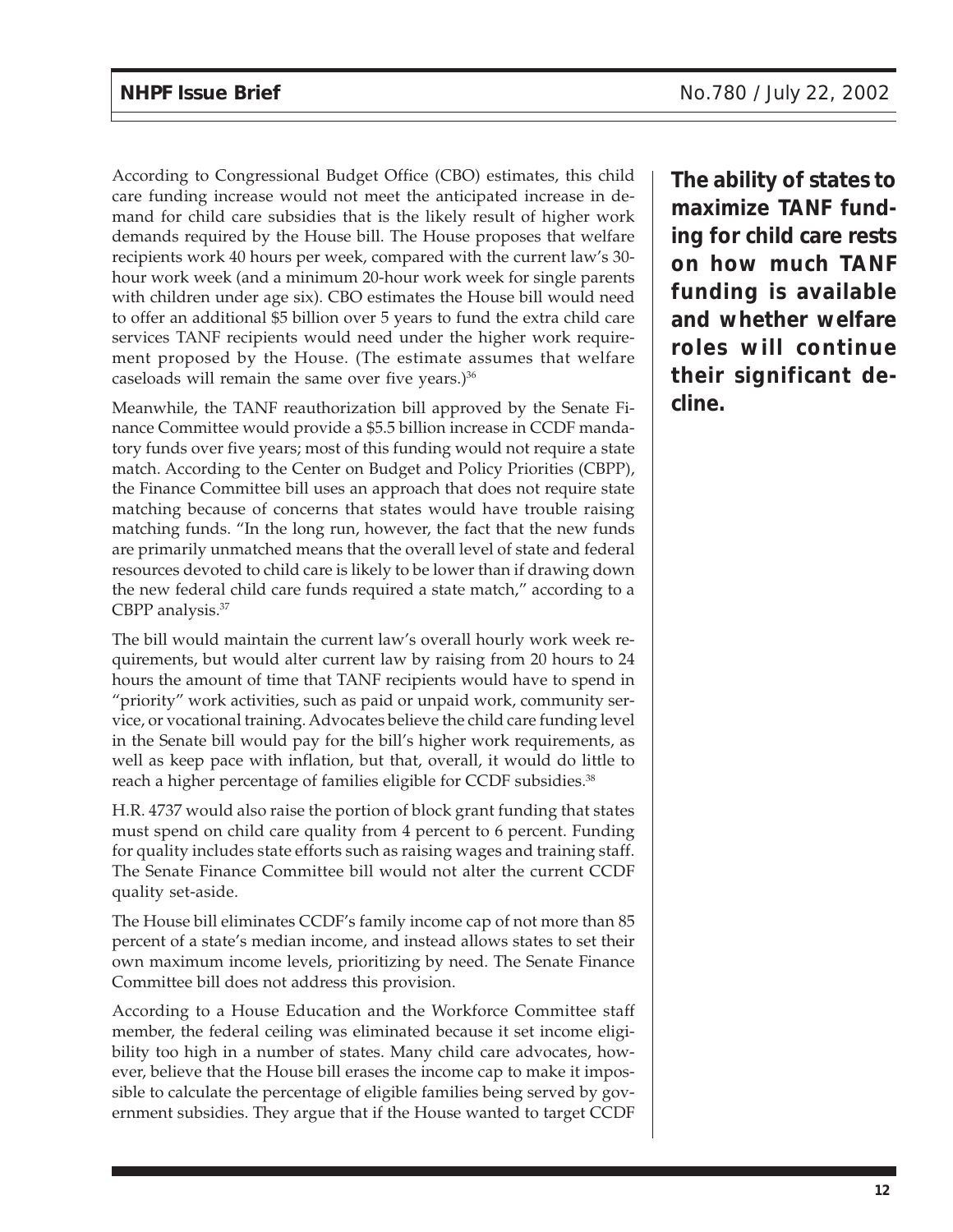funds to the lowest income families, it would have lowered the income cap by some specific amount instead of leaving this decision to the states.

At the same time, removing the maximum income limit created concern in the House that states would use CCDF only to fund families on, or just leaving, welfare. To emphasize that CCDF is designed to serve other lowincome families, as well, H.R. 4737 deletes the law's goal "to assist States to provide child care to parents trying to achieve independence from public assistance," and replaces it with, "to assist states to provide child care to low-income parents."39

The House bill would allow states to raise the portion of TANF funds allowed to be transferred to CCDF from 30 percent to 50 percent, while the Senate bill does not address this provision.

The ability of states to maximize TANF funding for child care rests on how much TANF funding is available, which in turn rests on how much Congress will authorize for the TANF block grant (both House and Senate Finance Committee bills would freeze TANF block grant funding at its current 2002 level) and on whether or not state welfare rolls will continue their significant decline. Government child care funding was able to double in a short period in large part because of the steep declines in welfare caseloads, which allowed states to use freed-up TANF funds for child care. If the rate of decline in the welfare rolls slows (as it now shows signs of doing) or stops, less money for child care will be available.

## **CONCLUSION**

The government's interest in funding child care for low-income families is clear. The ability of low-income parents to enter and stay in the work force—the central goal of welfare reform—relies heavily on their ability to find reliable and affordable child care. The welfare reform reauthorization debate raises critical questions about the direction and tenor of federal child care policy, not all of which will be addressed during this congressional session. Congress will settle on a funding level for CCDF and TANF, but the number of families those funds reach will depend on other decisions—made largely by the states—such as income-eligibility and program quality levels.

## **ENDNOTES**

1. Mark Greenberg, Jennifer Mezey, and Rachel Schumacher, "Comments to the U.S. Department of Health and Human Services Regarding the Reauthorization of the Child Care and Development Fund," Center for Law and Social Policy, Washington, D.C., November 30, 2001; accessed June 8, 2002, at http://www.clasp.org/pubs/childcare/ CCDFcomments1101.pdf.

2. Children's Defense Fund (CDF), "Child Care Basics," CDF Fact Sheet, Washington, D.C., April 2001; accessed June 1, 2002, at www.childrensdefense.org/cc\_facts.htm.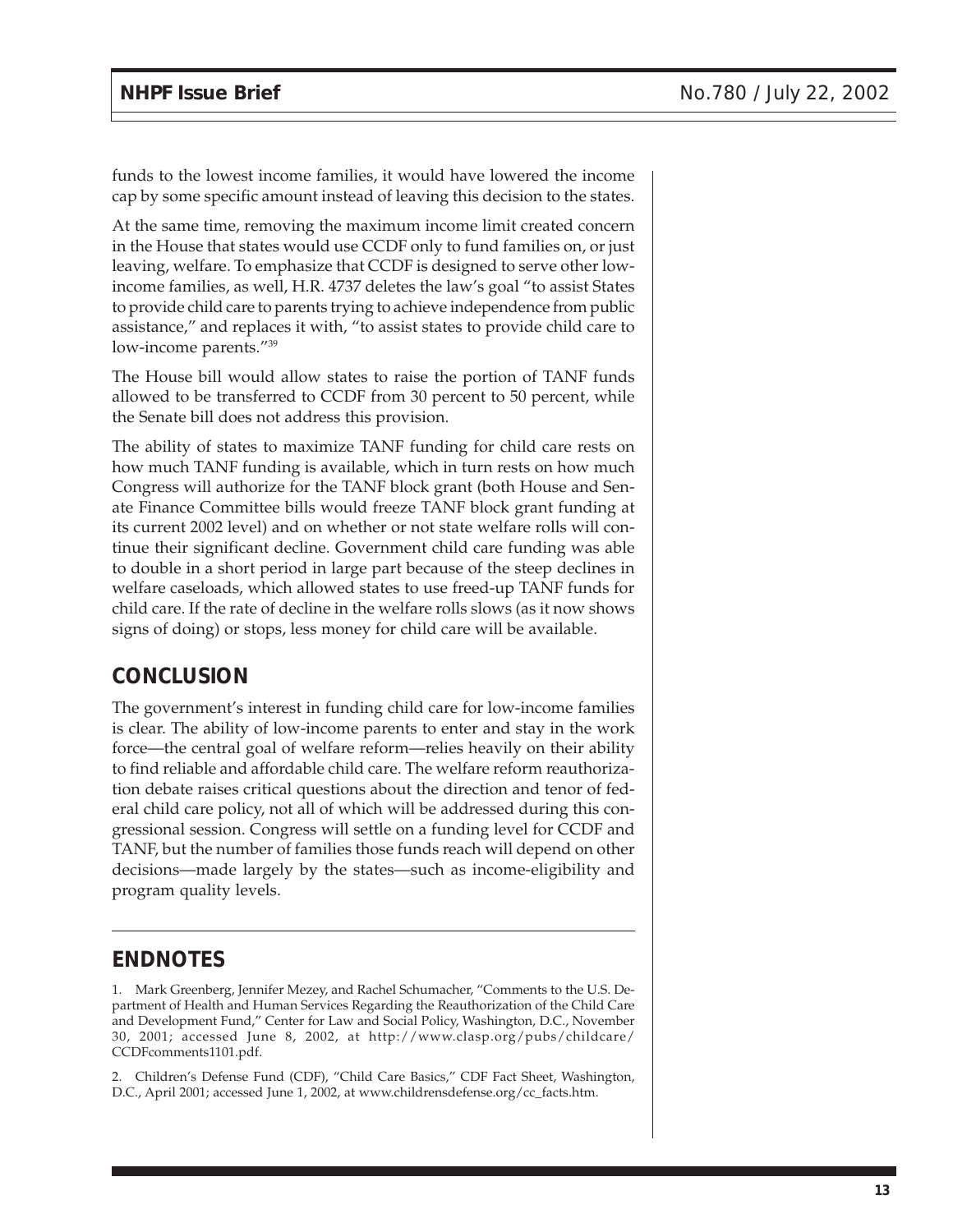3. Greenberg, Mezey, and Schumacher, "Comments," 6.

4. Greenberg, Mezey, and Schumacher, "Comments," 2.

5. Deborah Lowe Vandell and Barbara Wolfe, "Child Care Quality: Does It Matter and Does It Need to be Improved?" Institute for Research on Poverty, University of Wisconsin-Madison, 38; accessed June 8, 2002, at http://aspe.hhs.gov/hsp/ccquality00/ccqual.htm.

6. Administration for Children and Families, Department of Health and Human Services, "2002 Head Start Fact Sheet," last updated February 28, 2002; accessed June 13, 2002 at http://www2.acf.dhhs.gov/programs/hsb/research/02\_hsfs.htm. With the same intent to improve school readiness, at least 43 states now support public preschool programs for families of all incomes, both part-day and full-day. State funding for these programs grew from just \$187 million in 1987 to \$2 billion in 1999, when they served about 750,000 children from age three to age six. (Bruce Fuller et al., "Welfare Reform and Child Care Options for Low-Income Families," *Children and Welfare Reform*, 12, no. 1 (spring 2002): 100; from the *Future of Children* series published by the David and Lucile Packard Foundation.)

7. Ron Haskins, "Comments" on Julia B. Isaacs' "Mother's Work and Child Care," in *Family Well-Being After Welfare Reform*, ed. Douglas J. Besharov (College Park, Md.: Welfare Reform Academy, University of Maryland School of Public Affairs, 2002), 12-10; accessed July 16, 2002, at http://www.welfareacademy.org/pubs/familywellbeing/ familywellbeing-ch12isaacs.pdf.

8. CDF, "Child Care Basics."

9. Committee on Ways and Means, U.S. House of Representatives, "2000 Green Book: Background Material and Data on Programs within the Jurisdiction of the Committee on Ways and Means," 106th Congress, Committee Print 106-14, October 6, 2000, 576; accessed June 13, 2002, at http://aspe.hhs.gov/2000gb/sec9.txt.

10. Kristen Smith, "Who's Minding the Kids? Child Care Arrangements, Fall 1995," *Current Population Reports*, P70-70, U.S. Census Bureau, Washington, D.C., October 2000, 2.

11. Smith, "Who's Minding the Kids?" 4.

12. Linda Giannarelli and James Barsimantov, "Child Care Expenses of America's Families," Occasional Paper No. 40, Urban Institute, Washington, D.C., December 2000, 7; accessed June 6, 2002, at http://www.urban.org/UploadedPDF/310028\_occa40.pdf.

13. Smith, "Who's Minding the Kids?" 10.

14. Giannarelli and Barsimantov, "Child Care Expenses," 4.

15. U.S. Census Bureau, "Poverty Thresholds: 1997," from *Current Population Survey*, last revised December 13, 2000; accessed June 4, 2002, at http://www.census.gov/hhes/poverty/threshld/thresh97.html.

16. Giannarelli and Barsimantov, "Child Care Expenses," 7–8.

17. Karen Schulman, "The High Cost of Child Care Puts Quality Care Out of Reach for Many Families," Issue Brief, Children's Defense Fund, Washington, D.C., 2000, 5.

18. John Love, Peter Schochet, and Alicia Meckstroth, "Are They in Any Real Danger? What Research Does—and Doesn't—Tell Us About Child Care Quality and Children's Well-Being," Child Care Research and Policy Papers, Mathematica Policy Research, Inc., May 1996, 3.

19. Janet Currie, "What We Know about Early Childhood Interventions," *JCPR Policy Brief*, 2, no. 10, Northwestern University/University of Chicago Joint Center for Poverty and Research, 2000; accessed June 8, 2002, at http://www.jcpr.org/policybriefs/ vol2\_num10.html.

20. John M. Love, "Quality in Child Care Centers," *Early Childhood Research and Policy Brief*, 1, no. 1, National Center for Early Development and Learning, University of North Carolina, Chapel Hill, 1997, 1; accessed July 12, 2002, at http://www.fpg.unc.edu/~ncedl/ PDFs/brief1\_1.pdf.